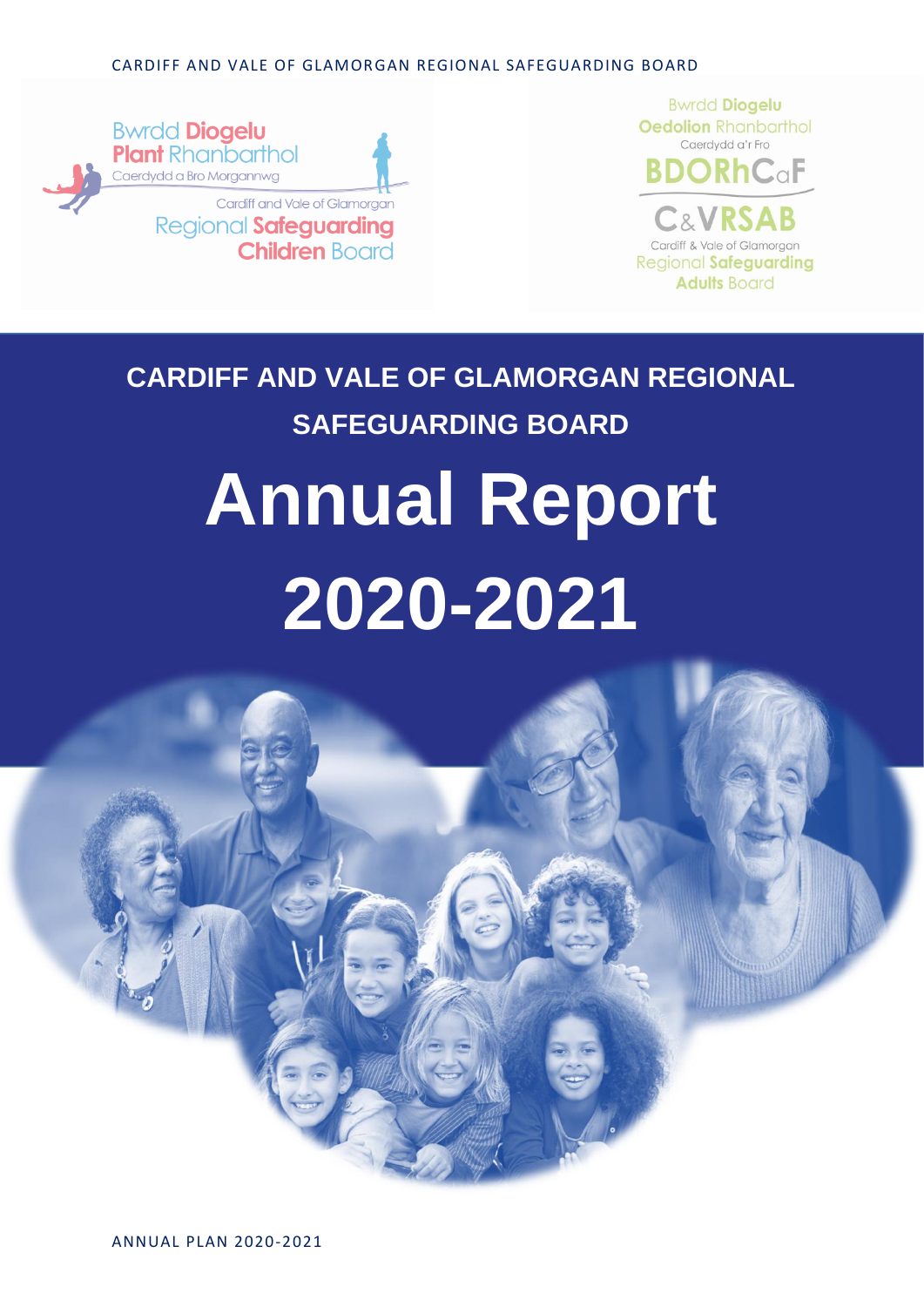## **CONTENTS**

| <b>INTRODUCTION</b>                                                                       | <b>PAGE</b><br>3 |
|-------------------------------------------------------------------------------------------|------------------|
| <b>MEMBERS OF THE CARDIFF AND VALE OF GLAMORGAN REGIONAL</b><br><b>SAFEGUARDING BOARD</b> | $4 - 5$          |
| <b>ACTIONS TAKEN TO ACHIEVE OUTCOMES</b>                                                  | $6-9$            |
| <b>IMPLEMENTATION OF OUR ANNUAL PLAN</b>                                                  | 10               |
| <b>COLLABORATIVE WORK THAT WE HAVE UNDERTAKEN</b>                                         | 10               |
| <b>SECTION 137 REQUESTS</b>                                                               | 11               |
| <b>REGIONAL SAFEGUARDING BOARD ACHIEVEMENTS</b>                                           | 11               |
| <b>MEMBER CONTRIBUTIONS TO THE BOARDS' WORK</b>                                           | 12               |
| <b>USE OF RESOURCES</b>                                                                   | 13               |
| <b>UNDERLYING THEMES AND CHANGES TO PRACTICE</b>                                          | 14               |
| <b>PUBLIC PARTICIPATION INTO THE BOARDS' WORK</b>                                         | 15               |
| <b>ADULT PROTECTION AND SUPPORT ORDERS</b>                                                | 15               |
| <b>DISSEMINATION OF LEARNING AND TRAINING</b>                                             | 16               |
| <b>IMPLEMENTATION OF NATIONAL ADVICE</b>                                                  | 16               |
| <b>CONTACT US</b>                                                                         | 17               |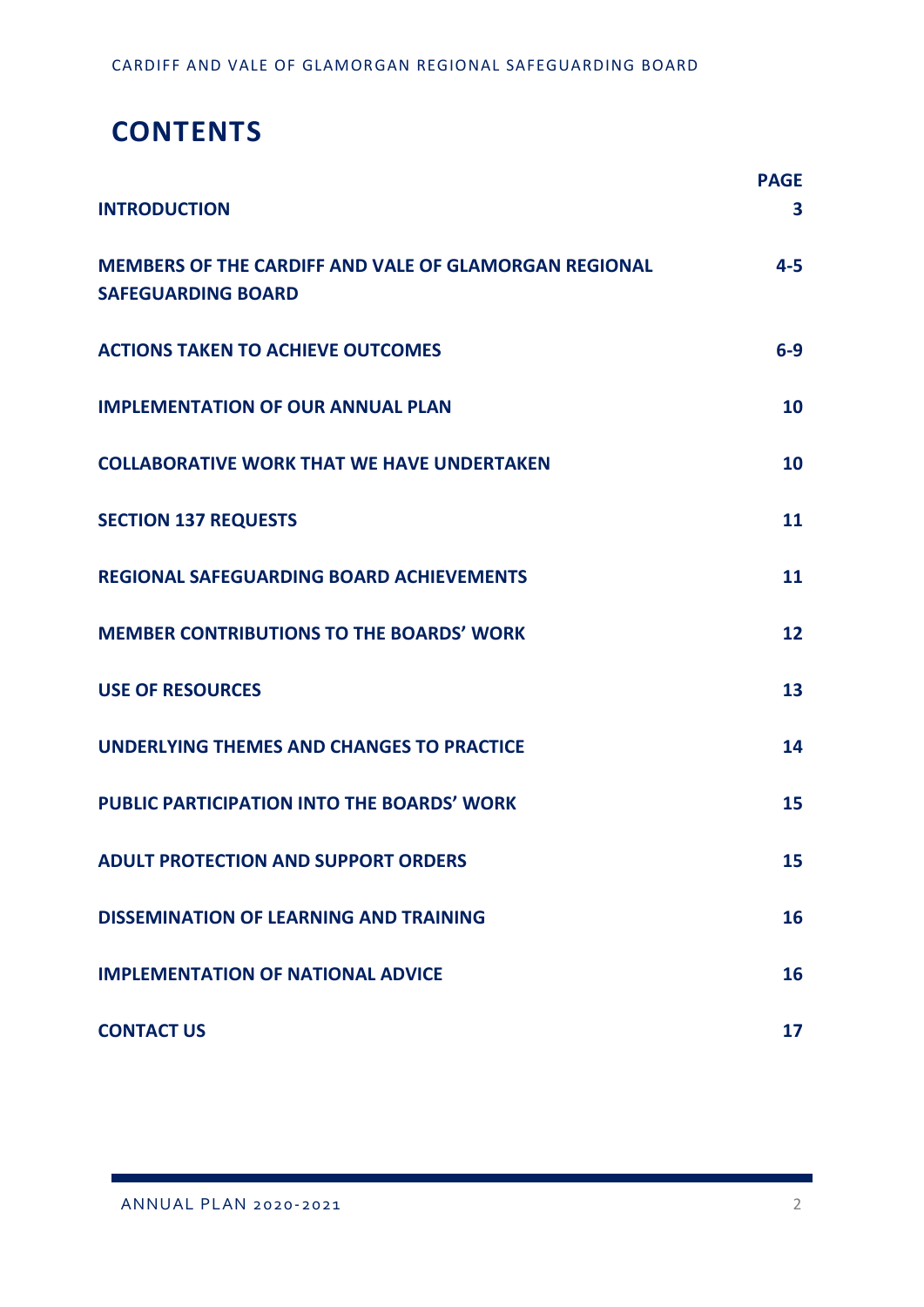## **INTRODUCTION**

This annual report is written during one of the most testing times for public sector services in Wales.

Due to the on-going COVID 19 global pandemic and subsequent changes to service delivery, the Regional Safeguarding Board would like to thank its constituent members for the continued dedication individuals have shown during this time of unprecedented pressure.

The Regional Safeguarding Board has adapted to the challenging circumstances to ensure that its statutory responsibilities continue to be fulfilled. These changes allowed us to respond flexibly to the demands placed on partners whilst continuing to deliver on core business and our strategic intentions.

We have temporarily changed our operating structure to ensure that key individuals can work as required within their own organisations yet still provide resources to the Regional Board, as necessary.

Several of our subgroups had to be suspended during the year to allow partners to focus on the issues arising out of the pandemic. The board continued to meet as planned and an indepth development session facilitated the identification of our priorities going forward.

These changes have given us an opportunity to reflect and refresh and as a result the subgroup arrangements have been reviewed and restructured to ensure robust governance with an expectation that the arrangements will be more directive as a strategic partnership.

This report outlines where we have not met the outcomes stated in our Annual Plan 2020 – 2021, but also gives an insight into our response to the difficult year that everyone has faced.



**Tracey Holdsworth (C&V RSB Co-Chair)** Head of Local Services Wales, NSPCC



**Lance Carver (C&V RSB Co-Chair)** Director of Social Services, Vale of Glamorgan Council



**Sarah McGill (C&V RSB Co-Chair)** Corporate Director People & Communities, Cardiff Council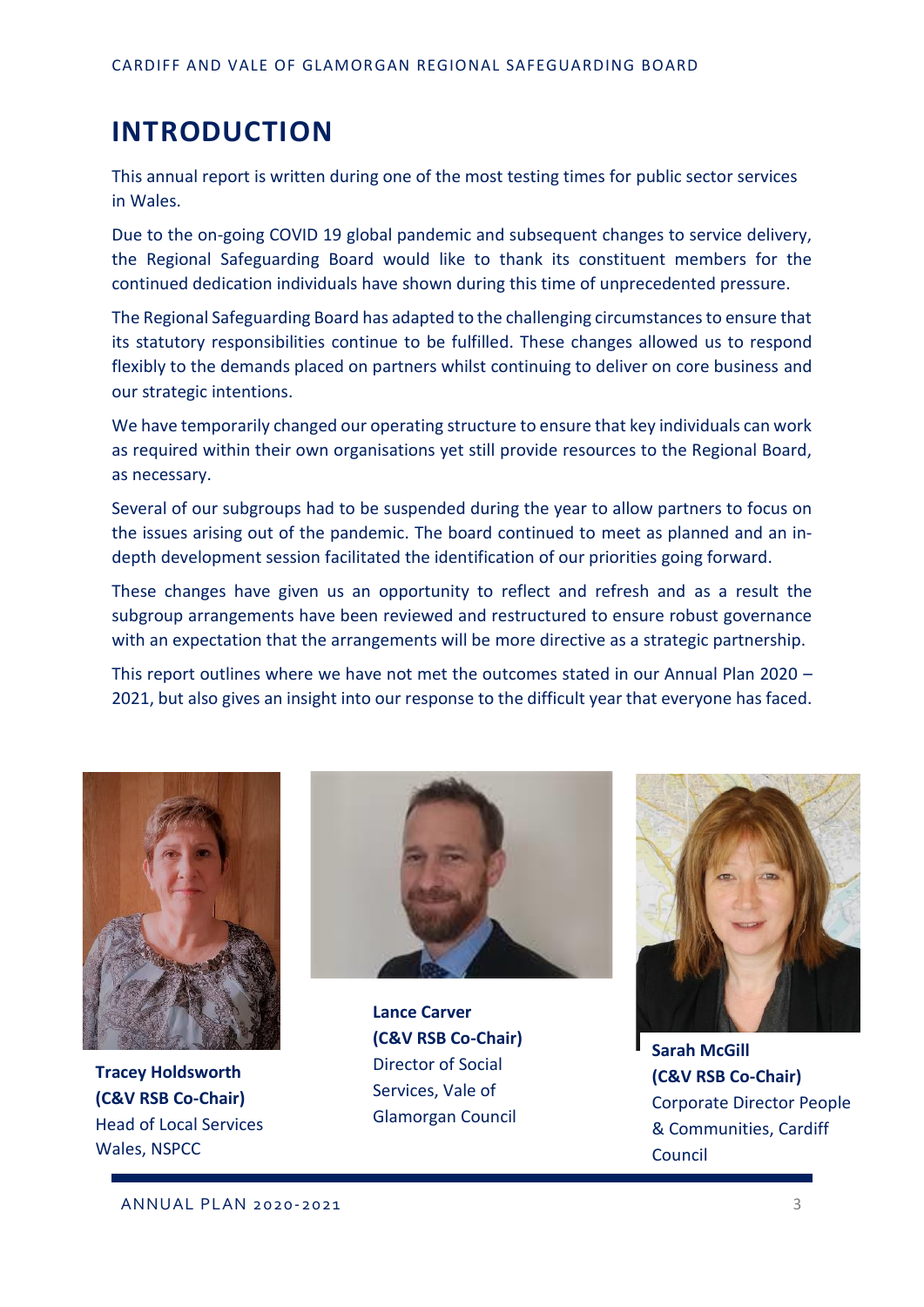# **LIST OF MEMBERS CARDIFF AND VALE REGIONAL SAFEGUARDING BOARD** *(2020-2021)*

The membership complies with the guidance issued under Part 7 (Section 134(2) of the SS&WB Act 2014). A list of members is below:

| <b>Name</b>                                     | <b>Position</b>                                                                                                |  |  |  |
|-------------------------------------------------|----------------------------------------------------------------------------------------------------------------|--|--|--|
| <b>Local Authority</b>                          |                                                                                                                |  |  |  |
| Sarah McGill (CO-CHAIR)                         | Corporate Director People & Communities, Cardiff                                                               |  |  |  |
| Lance Carver (CO-CHAIR)                         | Director of Social Services, Vale of Glamorgan                                                                 |  |  |  |
| Tracey Holdsworth (CO-<br>CHAIR)                | Head of Local Services Wales, NSPCC                                                                            |  |  |  |
| <b>Deborah Driffield</b>                        | Director of Children's Services, Cardiff                                                                       |  |  |  |
| <b>Rachel Evans</b>                             | Head of Service for Children and Young People Services, Vale of<br>Glamorgan                                   |  |  |  |
| <b>Jade Harrison</b>                            | Operational Manager of Strategic Improvement and Strategy, Cardiff                                             |  |  |  |
| Natasha James                                   | Operational Manager of Safeguarding and Service Outcomes, Vale of<br>Glamorgan                                 |  |  |  |
| <b>Amanda Phillips</b>                          | Head of Resources and Safeguarding, Vale of Glamorgan                                                          |  |  |  |
| <b>Suzanne Clifton</b>                          | Head of Service for Adults, Vale of Glamorgan                                                                  |  |  |  |
| <b>Jane Thomas</b>                              | Director of Adult Services, Cardiff                                                                            |  |  |  |
| <b>Health Board</b>                             |                                                                                                                |  |  |  |
| <b>Jason Roberts</b>                            | Deputy Executive Director of Nursing, Cardiff and Vale University Health<br><b>Board</b>                       |  |  |  |
| Linda Hughes-Jones                              | Head of Safeguarding, Cardiff and Vale University Health Board                                                 |  |  |  |
| <b>Katina Kontos</b>                            | Named Doctor Safeguarding Children, Cardiff and Vale University Health<br><b>Board</b>                         |  |  |  |
| <b>Ruth Walker</b>                              | Executive Nurse Director, Cardiff and Vale University Health Board                                             |  |  |  |
| Nicola Edwards                                  | Head of Nursing - Safeguarding, Abertawe Bro Morgannwg Health Board                                            |  |  |  |
| National Safeguarding Team, Public Health Wales |                                                                                                                |  |  |  |
| <b>Claire Thomas</b>                            | Designated Doctor for NHS Wales National Safeguarding Team, Public<br><b>Health Wales</b>                      |  |  |  |
|                                                 | <b>Velindre University NHS Trust</b>                                                                           |  |  |  |
| <b>Annie Evans</b>                              | Deputy Director of Nursing & Service Improvement, Velindre University<br><b>NHS Trust</b>                      |  |  |  |
| Nicola Williams                                 | Executive Director of Nursing, Allied Health Professional and Health<br>Science, Velindre University NHS Trust |  |  |  |
| <b>South Wales Police</b>                       |                                                                                                                |  |  |  |
| <b>Tim Morgan</b>                               | Detective Superintendent for Eastern BCU, South Wales Police                                                   |  |  |  |
| <b>John Lane</b>                                | Independent Protecting Vulnerable Person Manager, South Wales Police                                           |  |  |  |
| <b>National Probation Service</b>               |                                                                                                                |  |  |  |
| <b>Hannah Williams</b>                          | LDU Head for National Probation Service                                                                        |  |  |  |

ANNUAL PLAN 2020-2021 4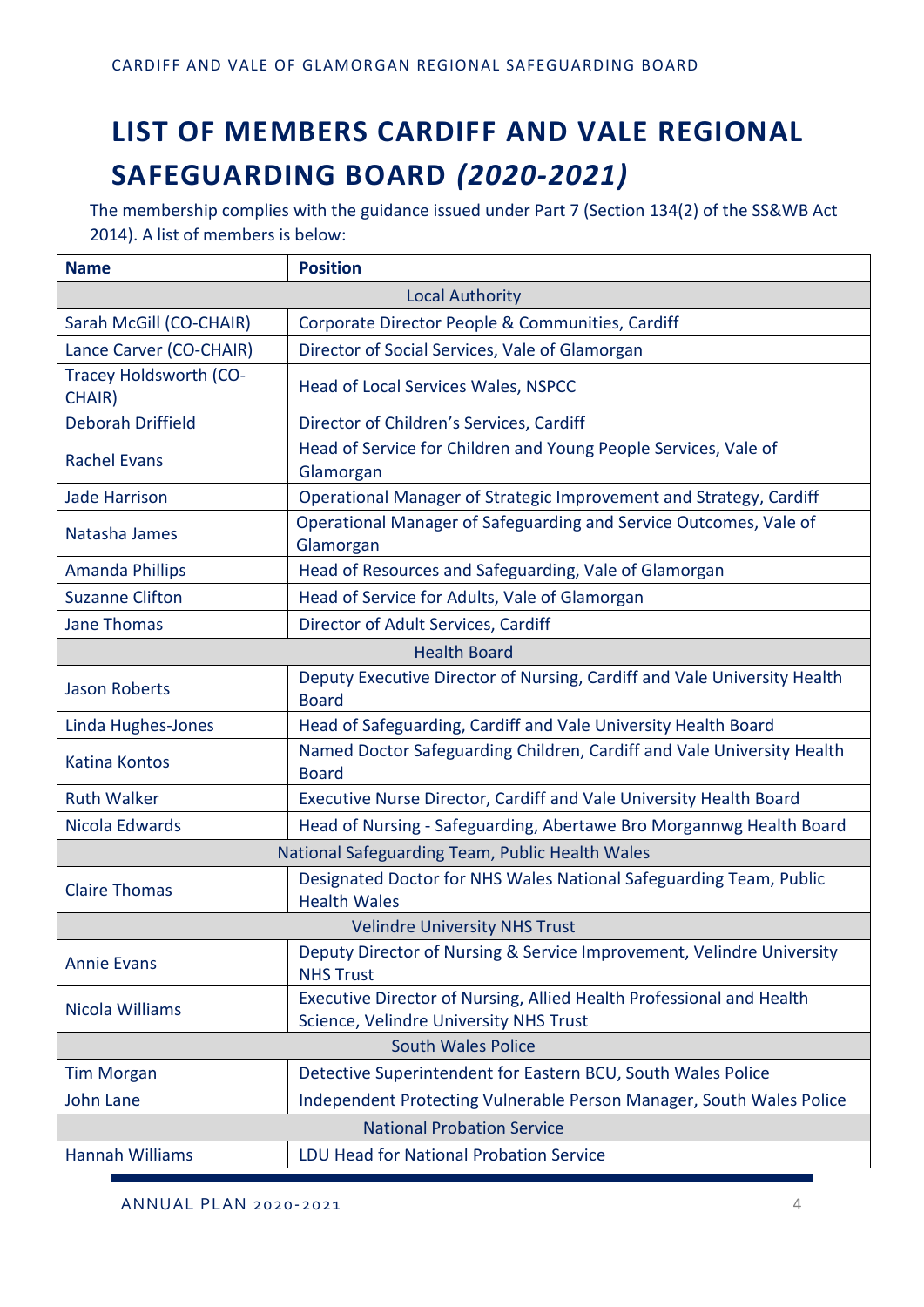#### CARDIFF AND VALE OF GLAMORGAN REGIONAL SAFEGUARDING BOARD

| Education                                                |                                                                                       |  |  |  |
|----------------------------------------------------------|---------------------------------------------------------------------------------------|--|--|--|
| <b>Mike Tate</b>                                         | Assistant Director of Education and Lifelong Learning, Cardiff                        |  |  |  |
| <b>David Davies</b>                                      | Head of Achievement for All for School Improvement & Inclusion, Vale of               |  |  |  |
|                                                          | Glamorgan                                                                             |  |  |  |
|                                                          | <b>Housing</b>                                                                        |  |  |  |
| <b>Nick Jones</b>                                        | Operational Manager of Housing Services, Vale of Glamorgan                            |  |  |  |
| Sandra Canham                                            | Operational Manager, Strategy & Housing Need, Housing & Communities,<br>Cardiff       |  |  |  |
|                                                          | <b>Youth Offending Service</b>                                                        |  |  |  |
| Paula Barnett                                            | YOS Manager for Children and Young People Services, Vale of Glamorgan                 |  |  |  |
| <b>Angharad Thomas</b>                                   | YOS Manager for Children and Young People Services, Cardiff                           |  |  |  |
|                                                          | <b>Home Office</b>                                                                    |  |  |  |
| <b>Sian Kirk</b>                                         | Safeguarding Lead - Wales and South West                                              |  |  |  |
| Resettlement, Asylum Support and Integration Directorate |                                                                                       |  |  |  |
| Her Majesty's Prison Service                             |                                                                                       |  |  |  |
| Helen Ryder                                              | Governor, HMPS                                                                        |  |  |  |
|                                                          | <b>Welsh Ambulance Service NHS Trust</b>                                              |  |  |  |
| Nikki Harvey                                             | <b>Head of Safeguarding for WAST</b>                                                  |  |  |  |
|                                                          | South Wales Fire and Rescue                                                           |  |  |  |
| <b>Laura Thomas</b>                                      | Safeguarding Lead Officer, Community Safety                                           |  |  |  |
|                                                          | <b>Third Sector</b>                                                                   |  |  |  |
| <b>Wendy DeBruin</b>                                     | <b>Service Manager, NSPCC</b>                                                         |  |  |  |
| <b>Elly Jones</b>                                        | <b>Service Manager, NYAS</b>                                                          |  |  |  |
| Liz Baker                                                | Assistant Director, Barnardo's                                                        |  |  |  |
| Morgan Fackrell                                          | Chief Executive of Cardiff Women's Aid                                                |  |  |  |
| <b>Sandra Roberts</b>                                    | Vale Centre for Voluntary Services                                                    |  |  |  |
| <b>Frances Beecher</b>                                   | Chief Executive, Llanmau                                                              |  |  |  |
| <b>Care Providers</b>                                    |                                                                                       |  |  |  |
| <b>Brian West</b>                                        | Chair of Vale of Glamorgan Care Homes/Care Forum Wales                                |  |  |  |
| <b>Mandy Evans</b>                                       | Learning Disability & Supported Living Care Providers                                 |  |  |  |
| <b>Advisors in Attendance</b>                            |                                                                                       |  |  |  |
| <b>Sheila Davies</b>                                     | Operational Manager for Legal & Democratic Services, Community Team<br>Legal, Cardiff |  |  |  |
| Victoria Davidson                                        | Operational Manager, Legal Services, Vale of Glamorgan                                |  |  |  |

*We welcome the new members to the Board. All new members followed the Board induction process and met with BSU Manager, identified buddies and co-chairs, if requested.*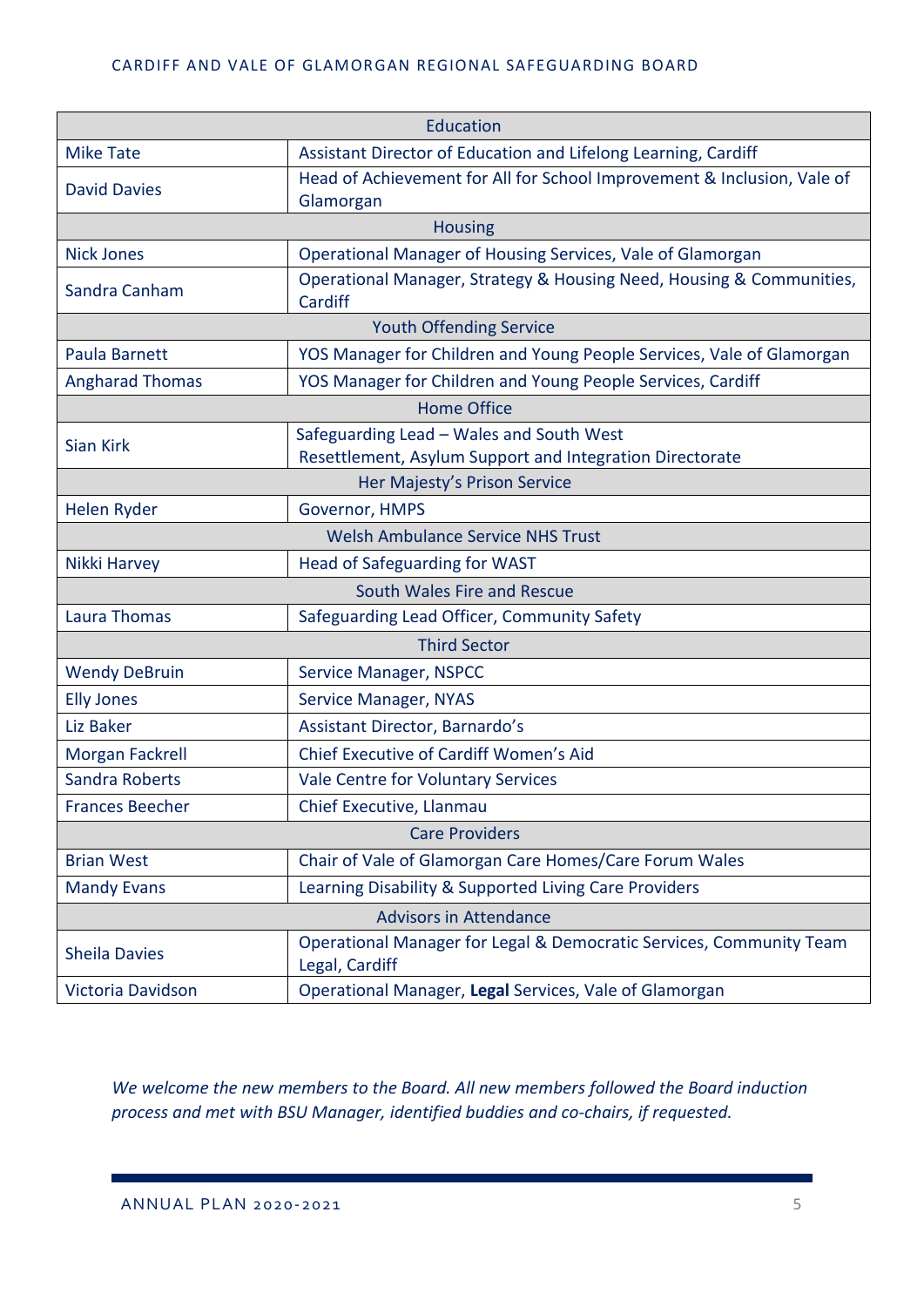## **ACTIONS TAKEN TO ACHIEVE OUTCOMES**

## **IDENTIFIED PRIORITIES**

As set out in the 2020 – 2021 Annual Plan the Board identified the following priorities:

| <b>Priority 1</b> | <b>Workforce and Practice</b>                          |
|-------------------|--------------------------------------------------------|
| <b>Priority 2</b> | <b>Rights, Values and Voice of the Person</b>          |
| <b>Priority 3</b> | <b>Strengthening Links and Contextual Safeguarding</b> |

#### **All the above priorities relate to both Children and Adults.**

During our development session we assessed our previous years achievements and rated these against our proposed outcomes:

It was acknowledged by members that due to the restrictions imposed by the COVID 19 response on behalf of agencies most of our priority outcomes were not able to be met during the year. As a result of this our Annual Plan for 2021 – 2022 is based upon the 2020 – 2021 Plan, with the addition of some extra actions to cover themes that have emerged from the COVID 19 response.

We did however acknowledge that as a strategic partnership we had managed to divert resources across agencies and as such responded positively where needs arose.

It has given us a distinct perspective regarding our operational models during this challenging time. It also informed our work going forward and has provided insight to members to enable new ways of working, reporting and governance to ensure we discharge our functions as effectively as possible.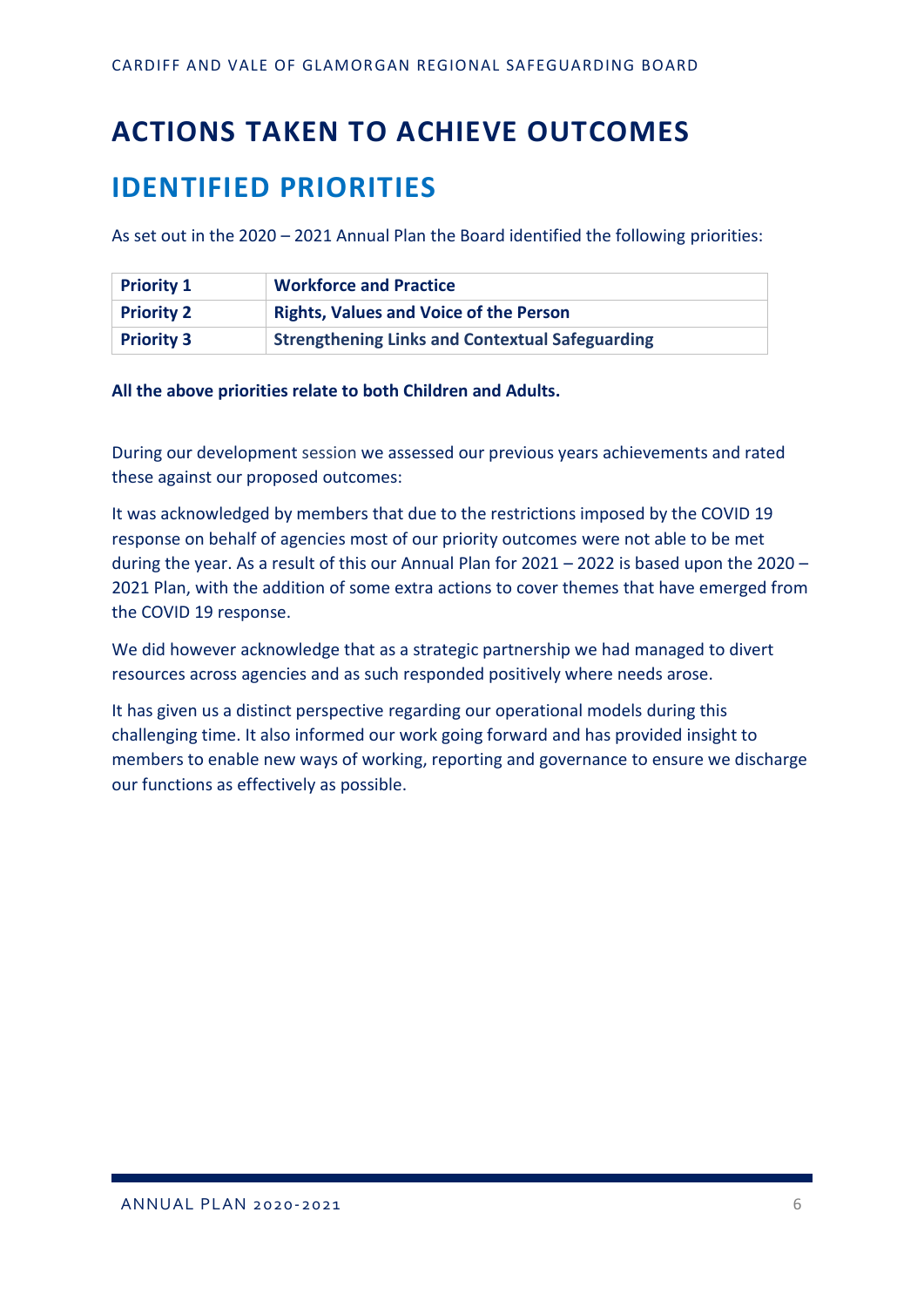## **PRIORITY ONE: WORKFORCE AND PRACTICE**

## **OUTCOME**

People are safer as a consequence of a sufficient workforce being supported, skilled capable and knowledgeable in order to objectively safeguard children and adults in the region.

#### **OBJECTIVE**

The Board has assurances that there are effective interagency safeguarding practices which are supported by policies and procedures, with robust training and that there is a sufficient workforce.

On a regional basis we have agreed a new procedure for dealing with **Allegations against those in a position of Trust.** This deals with all professional strategy meetings and gives step by step guidance in line with Section 5 of the All Wales Safeguarding Procedures.

We have agreed the formation of a new subgroup which monitors the action plans and recommendations of all Child and Adult Practice Reviews and ensures that all Board agencies are compliant with these.

We also have a requirement that as part of our review process a 7-minute briefing is produced by reviewers and panel members. This is disseminated with the final report, ensuring that all key learning points are given to Board members and other practice managers to be disseminated throughout the wider workforce.

We have been working with a local training provider and commissioned two bespoke training packages which will be available on our website. These are aimed at a multi-agency audience who may be required to be involved in the child or adult care support and protection process following making a report to statutory services.

We developed and facilitated a training course for prospective chairs and reviewers of Child or adult practice Reviews.

We have continued to encourage all Board members to bring new or emerging areas of concern for full discussion at Board meetings.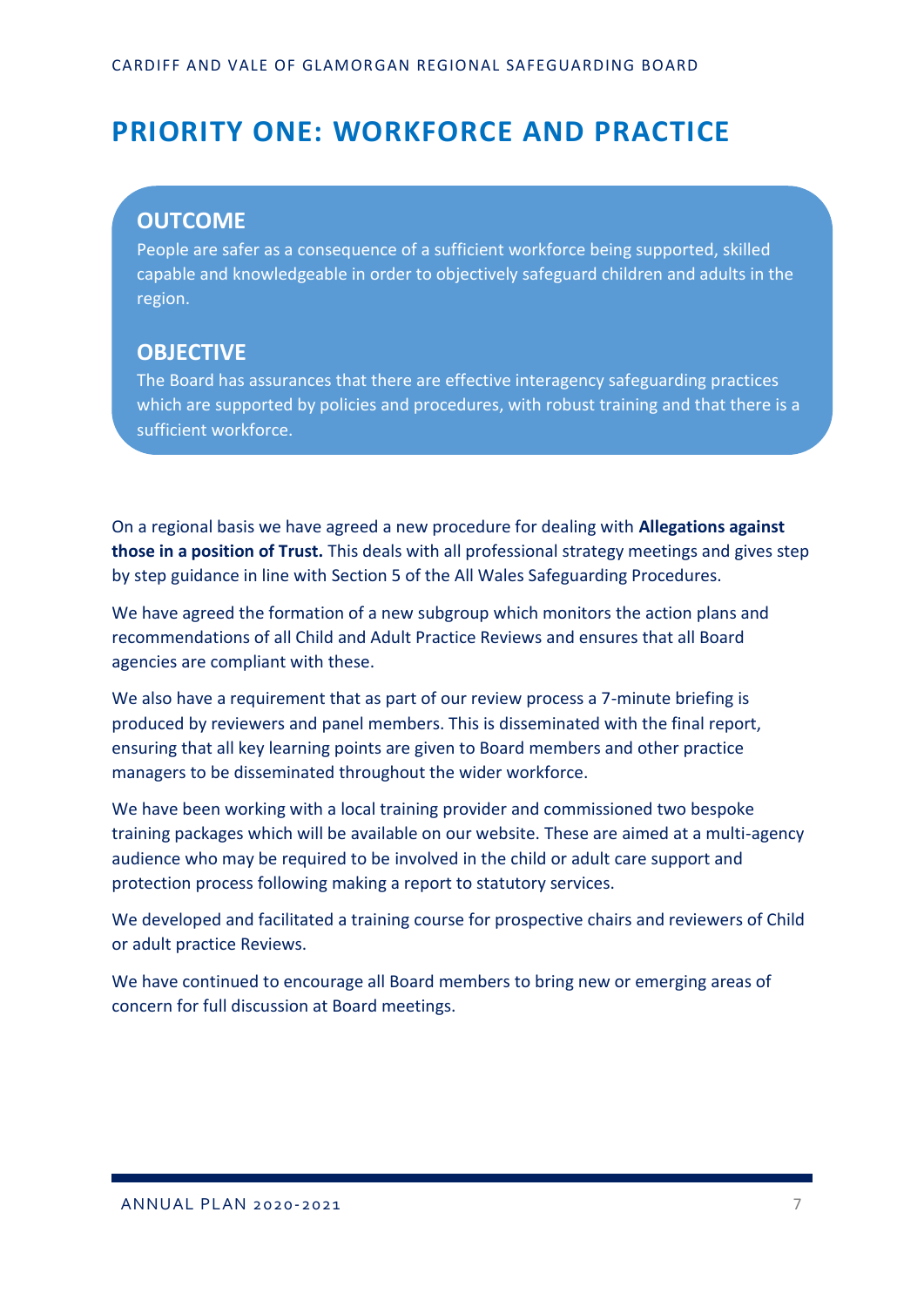# **PRIORITY TWO: RIGHTS, VALUES AND VOICE OF THE PERSON**

#### **OUTCOME**

Children, and adults who have care and support needs, feel heard and empowered where there are safeguarding concerns

#### **OBJECTIVE**

Provide children, young people and adults with an opportunity to engage with and participate in the work of the Board and within the safeguarding process

We have worked with one of the designated advocacy suppliers for children and young people in our region to establish how best to engage with children and young people across a range of ages and abilities.

We have ensured that families are fully engaged with our review process and their views and opinions are sought on an individual basis to inform our final reports.

These views are regularly shared with practitioners via learning events and publication of review reports. We also use 7-minute briefings to inform key findings.

During the height of the COVID restrictions we made attempts to reach out to those most vulnerable in our society. We worked in collaboration with colleagues from the local health board and those providing support packages to people who may have been isolated or shielding.

We built on the Welsh Government theme of 'Together we can keep people safe' by encouraging their participation, gave them information about reporting concerns, and asking for advice and assistance. We also provided a signposting service about a range of available services that may be required due to social isolation or mental health and wellbeing concerns.

A repository now exists on our website which provides information for both professionals and the public about resources that are available for them to use.

We have begun work on an engagement and participation framework with young people. This is work we hope to continue and conclude in the coming year.

We participated fully in National safeguarding week by using social isolation as a theme. A variety of virtual events were held across the week culminating in our regional safeguarding awards. This was well attended and well received by professionals.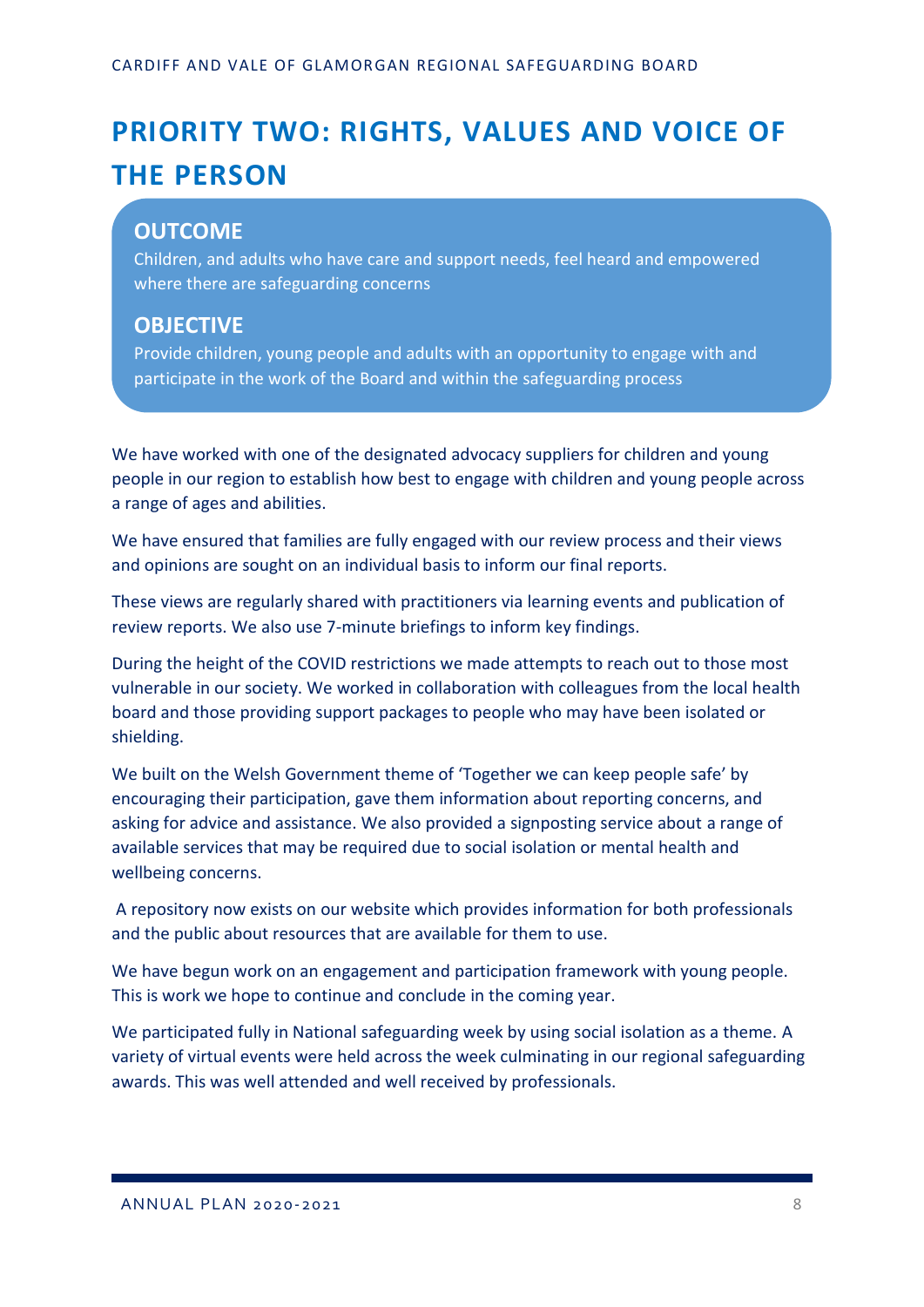# **PRIORITY THREE: STRENGTHENING LINKS AND CONTEXTUAL SAFEGUARDING**

## **OUTCOME**

Consistency in the way that people are safeguarded across Cardiff and the Vale of Glamorgan

#### **OBJECTIVE**

exploitation risks to align with Contextual Safeguarding<br> **Notation** risks to align with Contextual Safeguarding Make stronger links with Public Service Boards and Community Safety Partnerships to understand and respond to safeguarding risks to people, assessing environmental and

We have worked hard to strengthen links with our other strategic partnerships in the region and have increased our profile with the Community Safety Partnership in Cardiff by our participation in the Single Unified Safeguarding Review Process. This has resulted in greater understanding across partnership of respective roles and responsibilities.

We produced an exploitation strategy to begin to understand and tackle how people become involved. This is due to be progressed with a delivery plan which will enable practitioners to have a range of interventions.

During National Safeguarding week we produced and launched information about selfneglect which is available as a resource for practitioners and the public.

We have continued to work consistently on our Child and Adult Practice reviews to ensure that we are continually learning about the quality of safeguarding practice in the region.

We have ensured that all early learning from these reviews is highlighted at our Board.

We have also completed production of several regional documents and protocols including:

- Duty to Report Form
- Multi-Agency Referral Form
- Immediate response Group Protocol
- Completion of our Data Dashboard
- Completed our actions in the Nation Action Plan on Child sexual Abuse.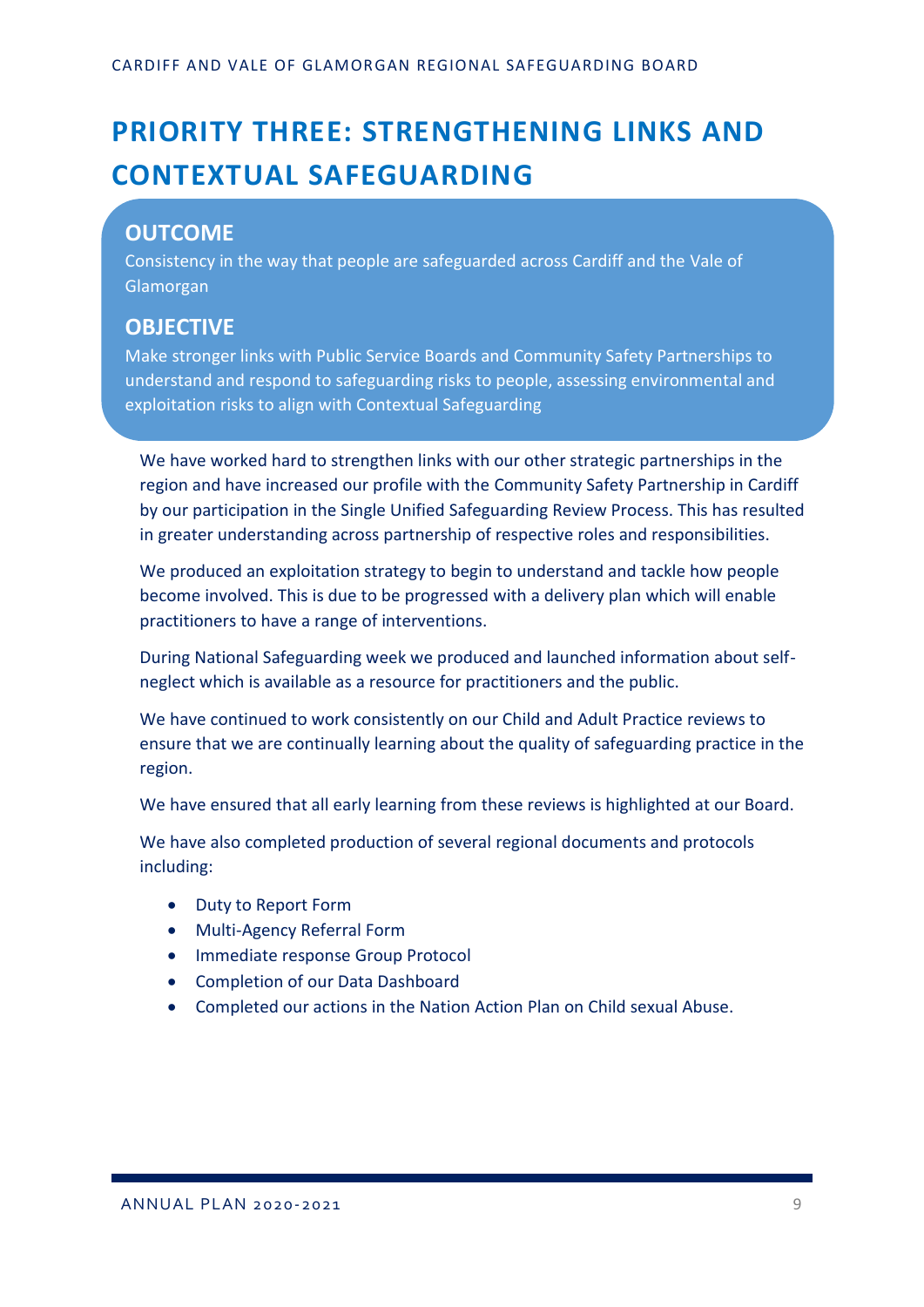## **IMPLEMENTATION OF OUR ANNUAL PLAN**

As stated above we acknowledge that our Annual Plan for the forthcoming year incorporates many of the outstanding actions from last year. We have added to this list some new actions because of COVID 19 and the emerging themes.

Our work and activity over the past year has concentrated on meeting the Regional Board's statutory functions and ensuring that Bord members have been informed and satisfied that safeguarding continued to be at the core of all duties and responsibilities of its constituent agencies.

We are hopeful that in the coming year with our new operating model we will deliver upon all the outstanding actions in this plan.

# **COLLABORATIVE WORK THAT WE HAVE UNDERTAKEN**

As we have experienced such difficult constraints to service delivery, the collaboration that has taken place across Board agencies has been exceptional.

We have managed to work with all partners to ensure that Board meetings have been places where open and honest debate has been encouraged. Board members have been assured by colleagues that each agency response to the pandemic has been safe and proportionate.

We have also collaborated with many agencies outside of Board member remit. We have worked closely and regularly with Welsh Government and the National Independent Safeguarding Board via meeting with both Chairs and Business Units.

We have relied upon the help and advice of many more agencies including the third sector, for example to publicise the need for safeguarding to be at the top of everyone's agenda, especially through safeguarding week.

We have also worked closely with other Regional Safeguarding Boards to ensure consistency of message and policy across Wales

We have continued to work with colleagues across Wales to host the All Wales Safeguarding Procedures Project Group and ensure that the procedures are kept up to date.

We are also reliant upon safeguarding specialists across the region to provide advice and guidance to our policy development.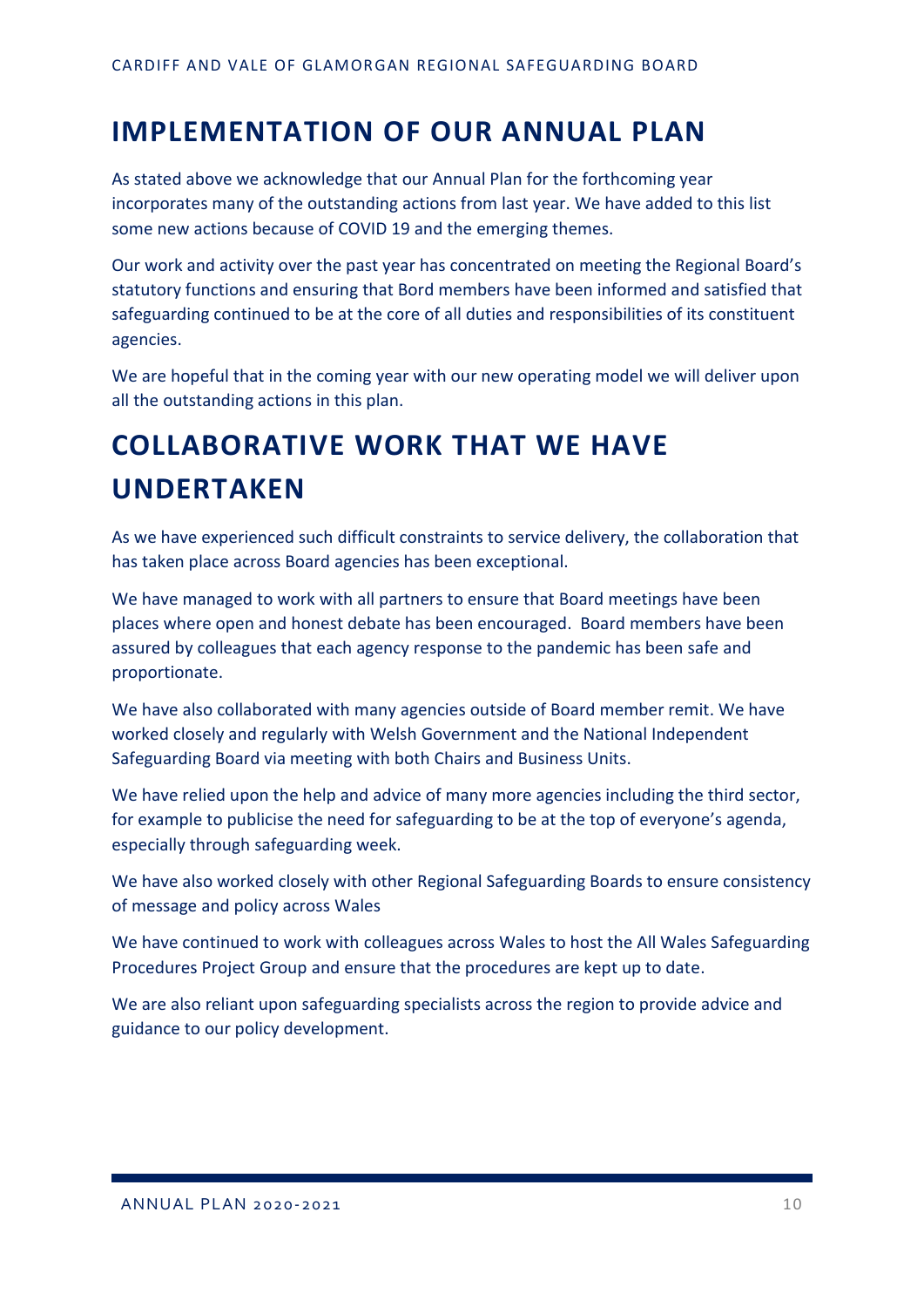## **SECTION 137 – REQUEST FOR INFORMATION**

Under Section 137 in the SSWBA, a Safeguarding Board may, for the purpose of enabling or assisting the Board to perform its functions, ask a qualifying person or body to supply specified information to which subsection (2) or (3) applies to—

- (a) the Board, or
- (b) a person or body specified by the Board.

This year C&V RSCB have not had to use any Section 137 requests.

# **REGIONAL SAFEGUARDING BOARD ACHIEVEMENTS**

As a Board we rely on the experience, knowledge, and resources of all our members and their respective workforces. This has been the most difficult year in which we have had to function since the introduction of Local Safeguarding Children Boards in 2006.

Many agencies have had to divert staff to fulfil distinct roles and functions which in turn means that resources that we normally rely upon have not been available for use in multiagency fora that the Board would facilitate.

Despite these constraints in our region, we have prioritised the assurance to Board that all agencies were able to practice safely throughout the COVID 19 pandemic and concentrated upon our core business.

We tackled a backlog of review cases which had built up in our region. We negotiated with Board members, subgroup chairs and other colleagues to ensure that we had suitable professionals to tackle this backlog.

We have managed to reduce the backlog by ensuring that we paired up reviewers to ensure that experienced staff worked with those less confident. We provided training for prospective reviewers and panel chairs. Our business unit prioritised this work and provided unparalleled levels of support to complete the reviews. We even looked for innovative ways to complete Multi Agency Professional Forums to ease the burden on staff and reduce the backlog to more manageable proportions.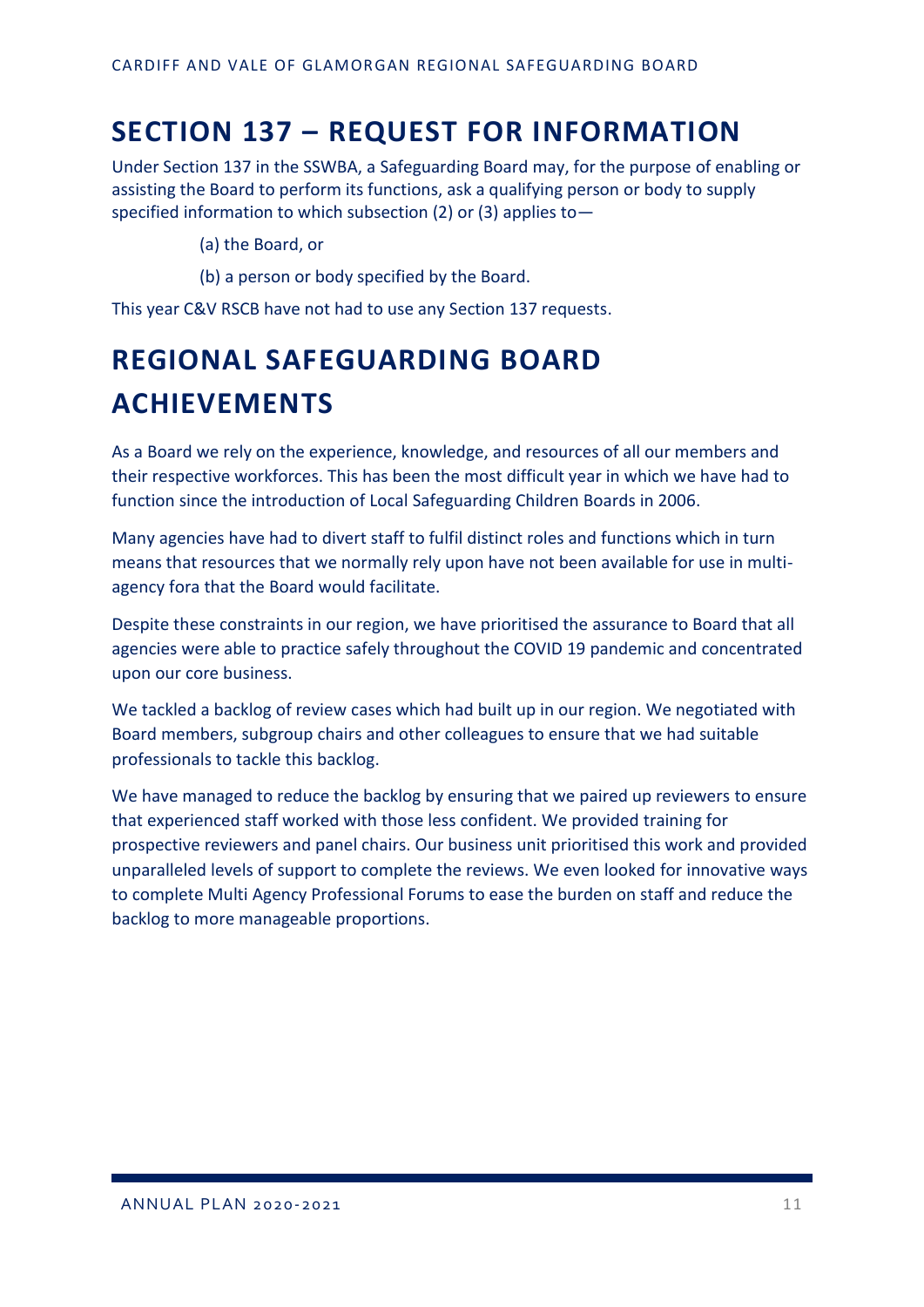# **MEMBERS CONTRIBUTIONS TO THE BOARDS' WORK**

As has been highlighted above as a Regional Board we are solely reliant upon member contributions to ensure that our Board performs its statutory duties.

We have been lucky during the past year that we have still had good responses from all agencies when calling upon their resources.

Our groups are chaired by several different agencies Including:

| Vale of Glamorgan Social services         | Vale of Glamorgan Safeguarding<br>Lead |  |
|-------------------------------------------|----------------------------------------|--|
| <b>Cardiff Social services</b>            |                                        |  |
| <b>NSPCC</b>                              | <b>Cardiff Safeguarding Lead</b>       |  |
| <b>National Probation Service</b>         | <b>Cardiff Youth Offending Service</b> |  |
| <b>Cardiff and Vale University Health</b> | <b>Velindre University NHS Trust</b>   |  |
| <b>Board</b>                              | <b>National Youth Advocacy service</b> |  |
| <b>Cardiff Education services</b>         |                                        |  |

In addition, we have had contributions to our review process from all the agencies mentioned above plus:

| South Wales Police                | <b>Welsh Ambulance Trust</b>     |  |
|-----------------------------------|----------------------------------|--|
| Vale of Glamorgan Education       | Barnardo's                       |  |
| <b>Cardiff Housing Service</b>    | South Wales fire and Rescue      |  |
| Vale of Glamorgan Housing Service | <b>Service</b>                   |  |
| Cardiff legal services            | Home Office                      |  |
| Vale of Glamorgan legal services  | Care Providers across the region |  |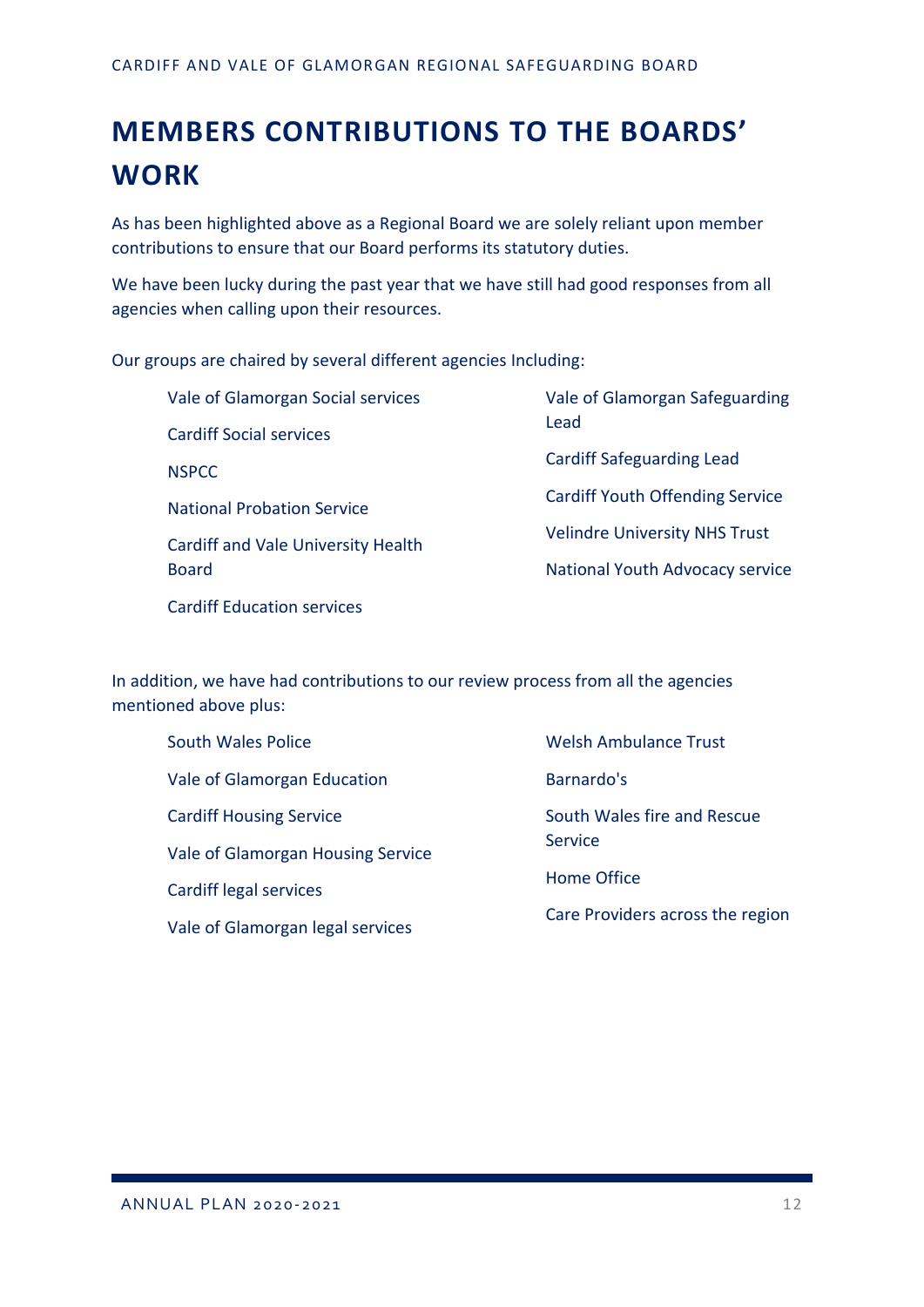## **MANAGING RESOURCES**

#### **BUDGET**

Cardiff and Vale Regional Safeguarding Board uses the national funding formula to assess and identify annual financial contributions from statutory partner agencies. The graph and chart below show how the Board agreed funding from all agencies in 2020-2021:



**Partner Contributions** 

| Organisation                | <b>Proposed</b><br><b>Contribution</b><br><b>Combined</b><br>$(\% )$ | <b>Organisation</b><br><b>Split</b>               | <b>Current</b><br><b>Contribution</b><br>to RSB Split<br>(%) | <b>Proposed</b><br><b>Contribution</b><br>Split $(f)$ |
|-----------------------------|----------------------------------------------------------------------|---------------------------------------------------|--------------------------------------------------------------|-------------------------------------------------------|
| Local<br><b>Authorities</b> | 60%                                                                  | Cardiff<br>Council                                | 67%                                                          | £60,000.00                                            |
|                             |                                                                      | Vale of<br>Glamorgan<br>Council                   | 33%                                                          | £30,000.00                                            |
| <b>SWP</b>                  | 10%                                                                  | South Wales<br>Police                             | 100%                                                         | £15,000.00                                            |
| <b>Health</b>               | 25%                                                                  | Cardiff and<br>Vale UHB                           | 81.25%                                                       | £30,468.75                                            |
|                             |                                                                      | Velindre<br><b>University NHS</b><br><b>Trust</b> | 18.75%                                                       | £7,031.25                                             |
| <b>Probation</b>            | 5%                                                                   | <b>National</b><br>Probation<br>Service           | 100%                                                         | £7,500.00                                             |
| <b>TOTAL</b>                | 100%                                                                 |                                                   |                                                              | £150,000                                              |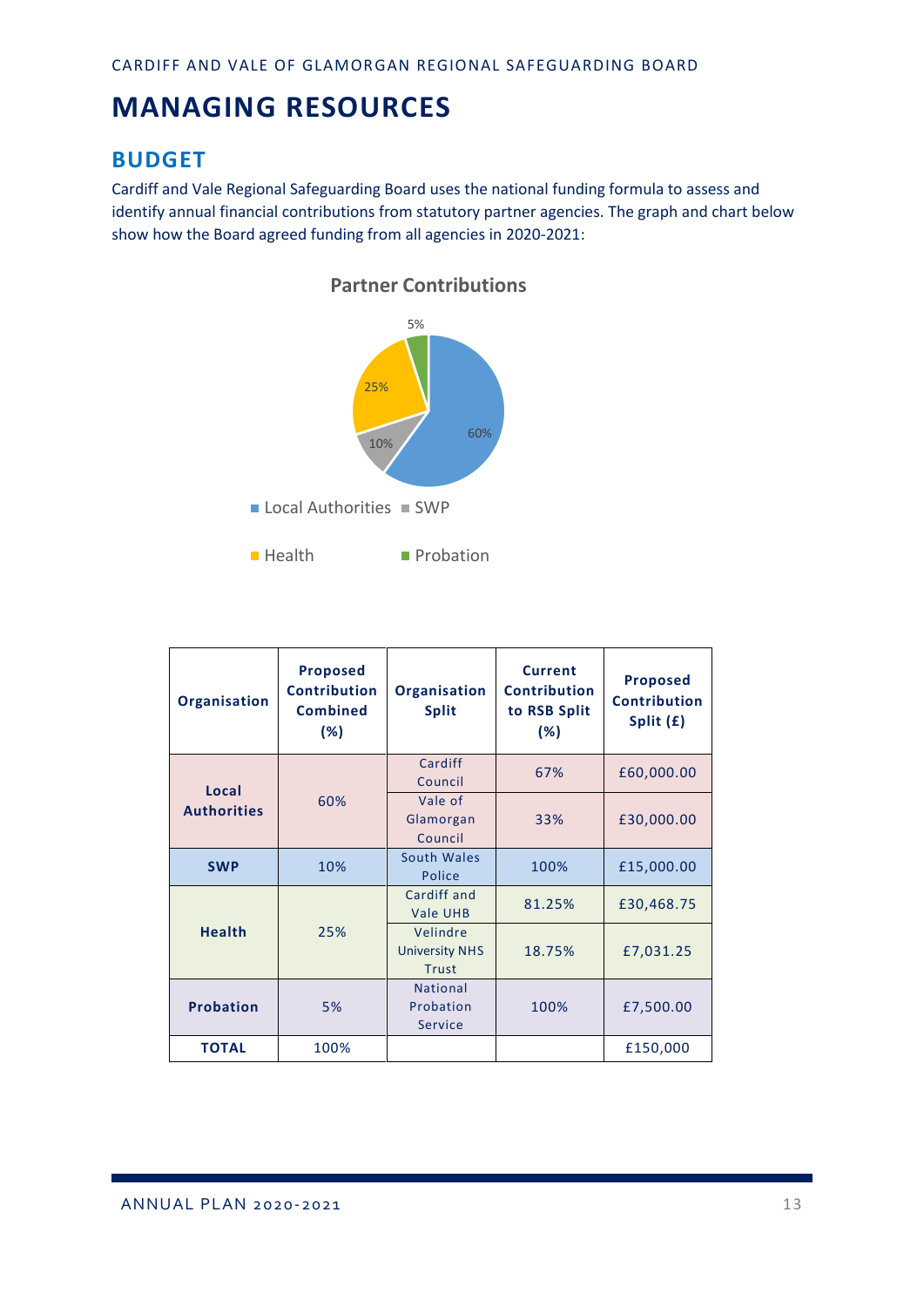## **UNDERLYING THEMES AND CHANGES TO PRACTICE**

As a Board region we identified exploitation and Child sexual abuse as an emerging theme. It was identified in several diverse ways, by the increase in exploitative crimes in our area, by professionals becoming more aware of the difficulties associated with vulnerability and exploitation or abuse and because of several case practice review referrals which related to exploitation and abuse.

As a Board region we decided to tackle this area of work head on and participated in training for professionals provided for us by the centre for expertise on Child Sexual Abuse.

A number of key individuals were trained and because of this we now have a more coordinated approach to dealing with sexual abuse by front line teams. Practice leads provide help and support to practitioners to recognise and work with children and families where sexual abuse is apparent.

We are in the process of completing an historical child practice Review which deals with familial sexual abuse and have used the expertise gained above to reflect upon and review the differences in current practice to those used when our historical review took place.

We have also made a real connection between sexual abuse and sexual exploitation and have begun workstreams to establish how the two forms of abuse interact.

We have also begun work on two practice reviews where exploitation of young people resulted in their deaths. One case was a child and the other an adult (two weeks after becoming 18). We are using an innovative process to look at both as individual reviews but the chair and one of the reviewers are working on both cases, to ensure consistency of approach. We will produce two reports but bring the learning together to disseminate across our workforce. We plan to complete this work in the coming year.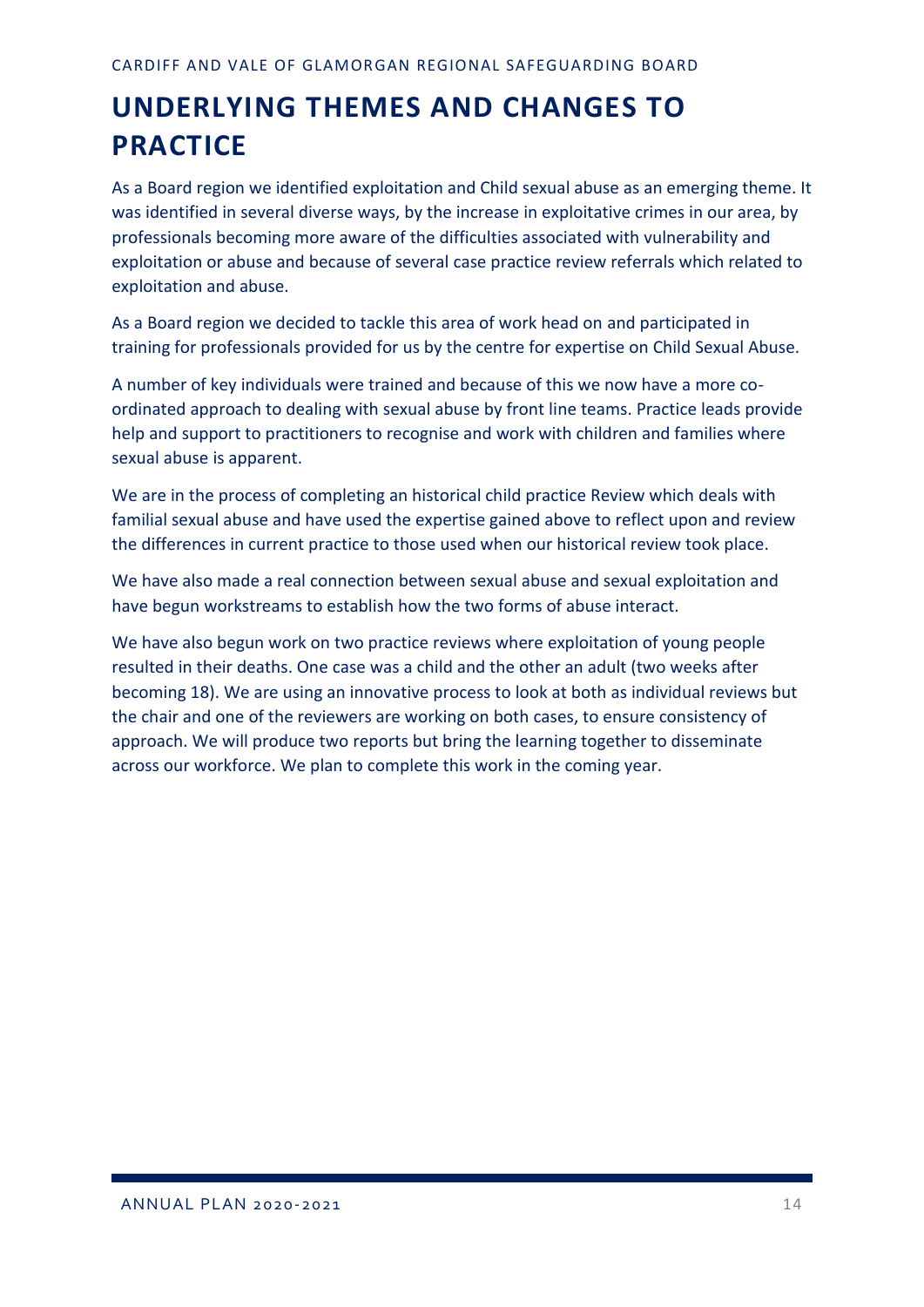## **PUBLIC PARTICIPATION INTO THE BOARDS' WORK**

We acknowledge that this is an area that we need to develop. Although we began work on an engagement and participation framework, we have not achieved what we set out to do at the beginning of the year.

As highlighted above during the pandemic we reached out to our most vulnerable by producing and disseminating literature and a radio information piece to ensure that the public were aware how our services were operating and how they could be supported.

We hope to improve performance in this area by using our new structure as set out in our Annual Plan and working more closely with communication specialists from our Local Authorities.

## **ADULT PROTECTION AND SUPPORT ORDERS (ASPO)**

Under Section 127 in the SSWBA, "an authorised officer may apply to a justice of the peace for an order ("an adult protection and support order") in relation to a person living in any premises within a local authority's area. The purposes of an adult protection and support order are—

> (a) to enable the authorised officer and any other person accompanying the officer to speak in private with a person suspected of being an adult at risk,

(b) to enable the authorised officer to ascertain whether that person is making decisions freely, and

(c) to enable the authorised officer properly to assess whether the person is an adult at risk and to make a decision as required by section 126(2) on what, if any, action should be taken.

During 2020-2021, C&V RSAB did not need to use the powers under this section.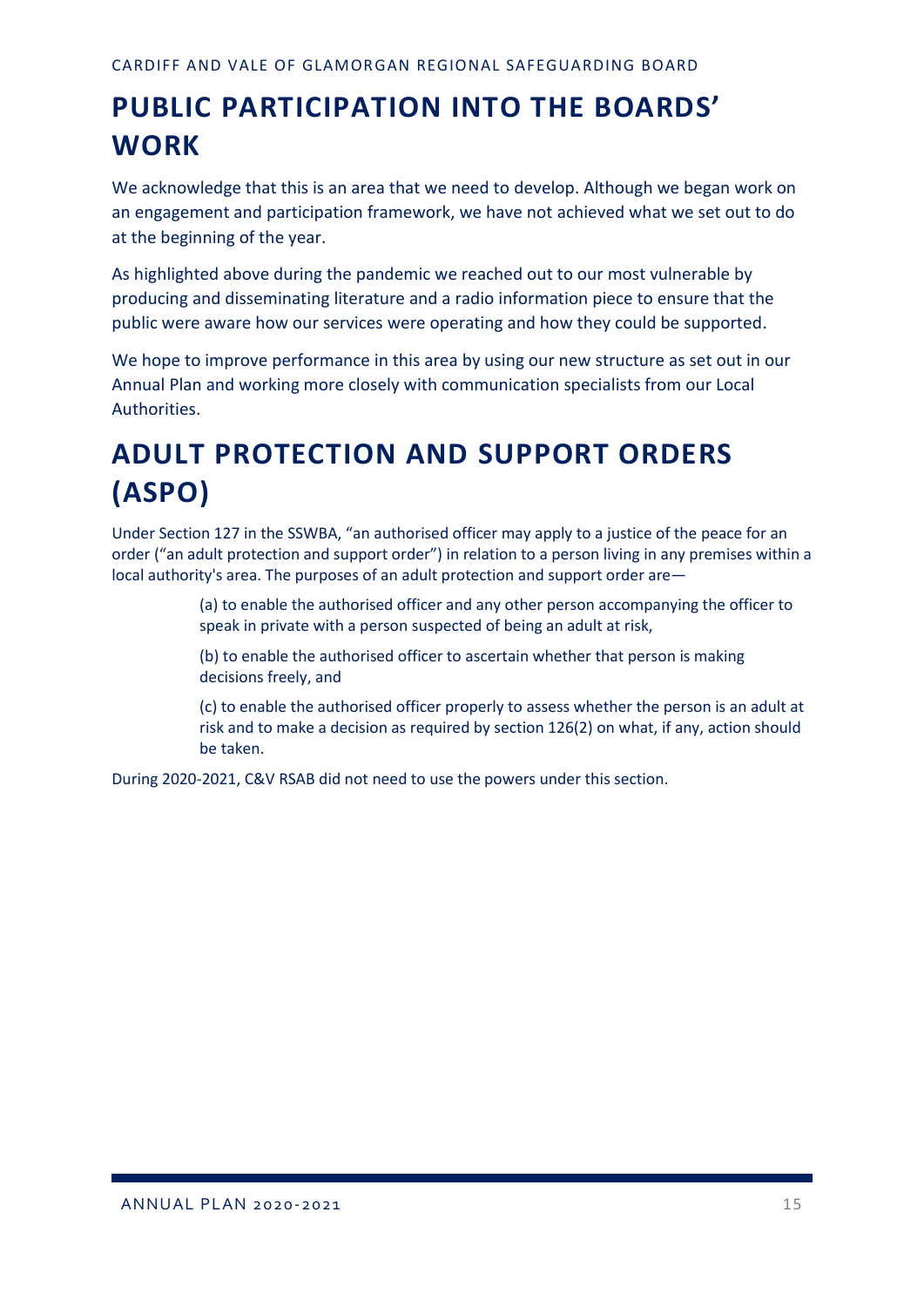## **DISSEMINATION OF LEARNING AND TRAINING**

The majority of multi-agency learning that emanates from the Regional Safeguarding Board is as a result of published child and adult practice reviews. We did not publish any reviews during this year, however, there has been lots of early learning which has been identified as part of the review processes.

We have introduced 7-minute briefings as part of our review feedback, and we ensure that as any form of learning is identified it is converted into the briefing format to ensure dissemination.

In addition, this year we have invested in training for prospective chairs and reviewers. Two courses have been provided. One was delivered on a face-to-face basis and the other was virtual. The virtual course was across the South Wales region and was very well received.

As a consequence, we have a pool of at least twenty managers who have been trained to undertake these roles. We have seen a rise in cases being referred into our subgroup for consideration and due to staff turnover, we recognise that we will need to provide regular training for this group at least twice a year.

We have also used WG training grant money to commission a local training company to develop a bespoke multi agency training programme which be available to agencies via a 'train the trainer' route. This package will provide guidance and advice to any practitioner who is making a report to statutory services and then becomes part of the care, support and protection process.

In future years we aim to bring together a delivery group of professionals to facilitate the training packages on our behalf.

## **IMPLEMENTATION OF NATIONAL ADVICE**

Our Board region is a full and active participant in many national initiatives, we take a lead on the project Board for the Wales Safeguarding Procedures.

Any advice or guidance that is issued on a national level is fully considered at Board level where we ensure there is a standing information item to cover all subjects.

We are also active participants in the national initiative of the Single Unified Safeguarding Review process. We have representation on all subgroups of this project and are working towards being involved with a review.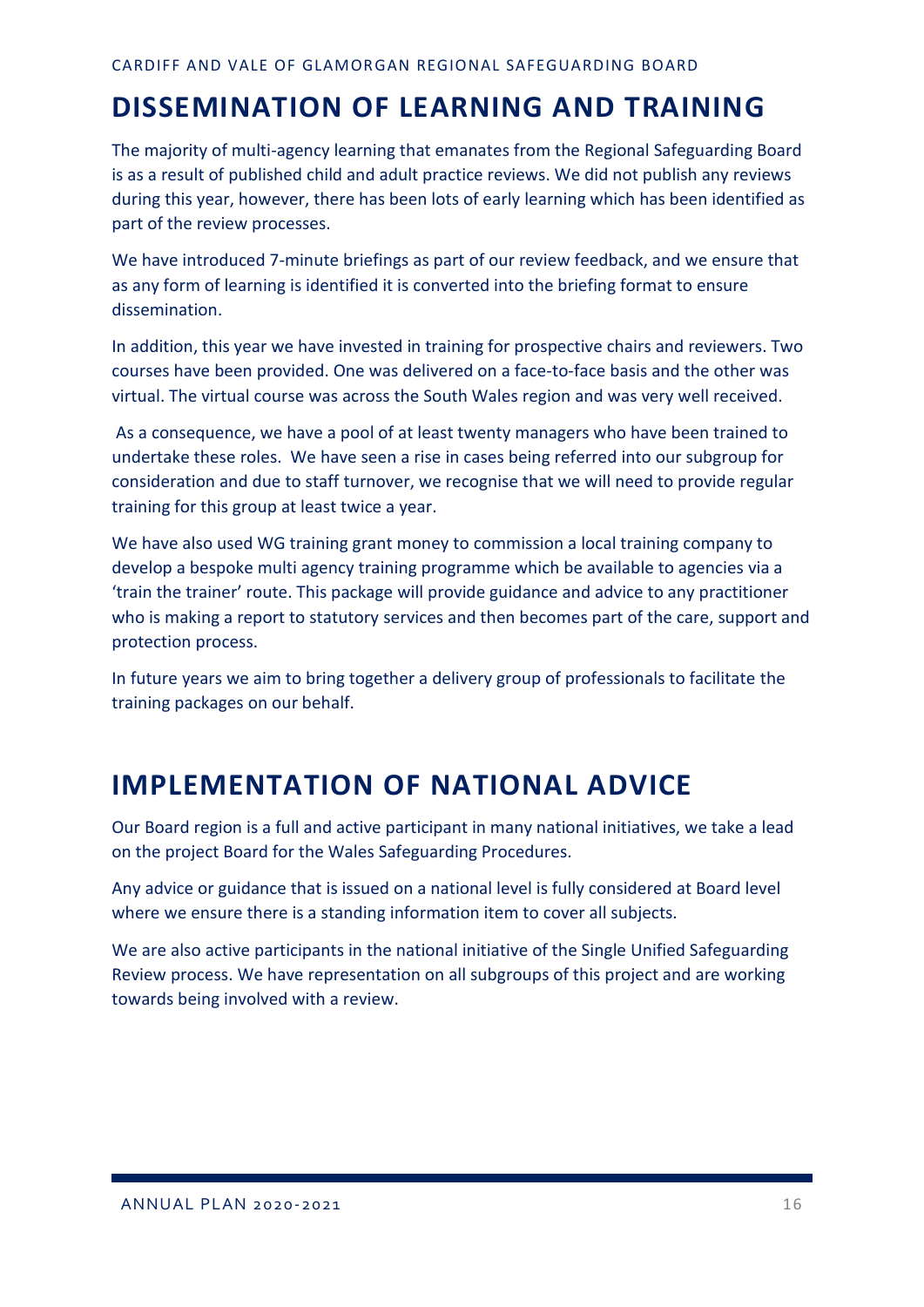## **CONTACT US**

## **IF YOU HAVE CONCERNS:**



If you have concerns about a **child** living in the Vale of Glamorgan please refer your concerns to

#### **[Vale of Glamorgan Children and Young People's](https://www.valeofglamorgan.gov.uk/en/living/social_care/children_and_young_people/Child-Protection/Child-Protection.aspx)  [Services](https://www.valeofglamorgan.gov.uk/en/living/social_care/children_and_young_people/Child-Protection/Child-Protection.aspx)**

Contact the **Intake and Family Support Team on 01446 725 202** Out of Office Hours **Emergency Duty Team 029 2078 8570**

#### **VALE of GLAMORGAN**



If you have been, or still are the victim of abuse, or you know someone who you think is being abused or neglected, please contact:

**Vale of Glamorgan Adult Services: 01446 700111**

**Out of Hours: 02920 788570**



If you have concerns about a **child** living in Cardiff, please refer your concerns to

#### **[Cardiff Children's Services](https://www.cardiff.gov.uk/ENG/resident/Social-Services-and-Wellbeing/Children/Protecting-children/Pages/default.aspx)**.

Contact the **Children's Access Point on 029 2053 6490** Out of Office Hours **Emergency Duty Team: 029 2078 8570**



If you have been, or still are the victim of abuse, or you know someone who you think is being abused or neglected, please contact:

> **Cardiff Multi-Agency Safeguarding Hub (MASH): 02922 330888 Out of Hours: 02920 788570**

#### *If a child or an adult is in immediate risk of harm or danger, call 999 and speak to the police.*

#### **FOR GENERAL ENQUIRIES:**

If you would like further information about the work of the Safeguarding Board, please contact the Safeguarding Board's Business Unit:

**Tel:** 02922 330880

**Email:** [cardiffandvalersb@cardiff.gov.uk](mailto:cardiffandvalersb@cardiff.gov.uk)

**Website:** <https://www.cardiffandvalersb.co.uk/> **Address:** Regional Safeguarding Board Room 342 County Hall Atlantic Wharf Cardiff Council CF10 4UW